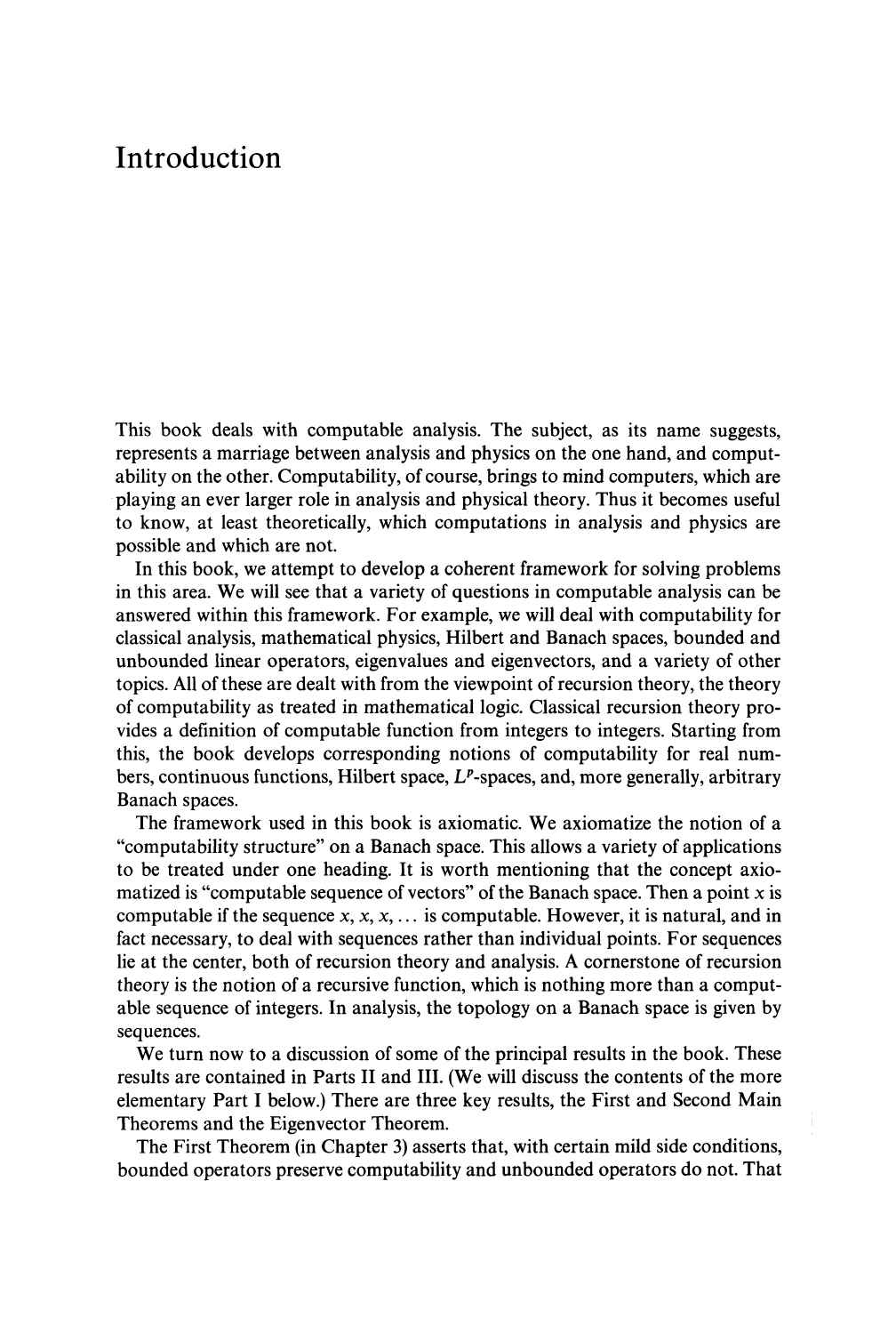is, a linear operator maps every computable element of its domain onto a computable element if and only if it is bounded. The side conditions are satisfied by all of the standard operators of analysis and physics. Hence we obtain a variety of applications merely by taking various well known linear operators and asking whether they are bounded or unbounded. Now, whether or not an operator is bounded, is a classical fact, which is usually well known. Thus, although the conclusion of the First Main Theorem is recursion-theoretic, the boundedness/ unboundedness hypothesis is *not* dealt with in a recursion-theoretic manner. For this reason, the First Main Theorem is easy to apply.

Of course it is common practice for an analyst who is studying a particular linear operator to seek norms for which the operator is bounded. Our discussion indicates that this practice is not merely prudent, but necessary. In fact, the device of tailoring the norm to the problem at hand is seen—in a precise and not merely heuristic sense—as a necessary and sufficient means of preserving computability.

The Second Main Theorem (in Chapter 4) asserts that, under mild side conditions, a self-adjoint operator has computable eigenvalues, although the sequence of eigenvalues need not be computable. That is, although for each eigenvalue there is a program which computes it, different eigenvalues may require different programs. There is no master program which computes the entire sequence.

On the other hand, the Second Main Theorem does provide an explicit algorithm for computing individual eigenvalues. This algorithm applies to both bounded and unbounded self-adjoint operators. In particular, it applies to the standard operators of analysis and physics.

Incidentally, the side conditions needed for the Second Main Theorem are given in Chapter 4. Operators which satisfy these conditions are called *effectively determined.*

The Eigenvector Theorem (in Chapter 4), our third major result, asserts that there exists an effectively determined bounded self-adjoint operator *T* such that 0 is an eigenvalue of *T* of multiplicity one, but none of the eigenvectors corresponding to 0 is computable.

Relating the three major theorems, we note several contrasts. Begin with the First and Second Main Theorems. The first theorem asserts, in part, that unbounded operators do not preserve computability—i.e. that they map certain computable functions onto noncomputable functions. It may seem surprising, therefore, that all of the eigenvalues of an effectively determined unbounded self-adjoint operator are computable. In fact, the authors were surprised by this result. We had originally suspected that there should exist an effectively determined self-adjoint operator with noncomputable eigenvalues. In this connection, the fact that the eigenvalues *are* computable answers a question raised by Kreisel [1974].

There is a similar contrast between the Second Main Theorem and the Eigenvector Theorem, relating to the manner in which self-adjoint operators are used in quantum mechanics. As is well known, in quantum mechanics the operators correspond to "observables", the eigenvectors are associated with the states of the system, and the eigenvalues are related to the values actually measured. The Second Main Theorem asserts that the eigenvalues are computable, whereas the Eigenvector Theorem tells us that the eigenvectors need not be.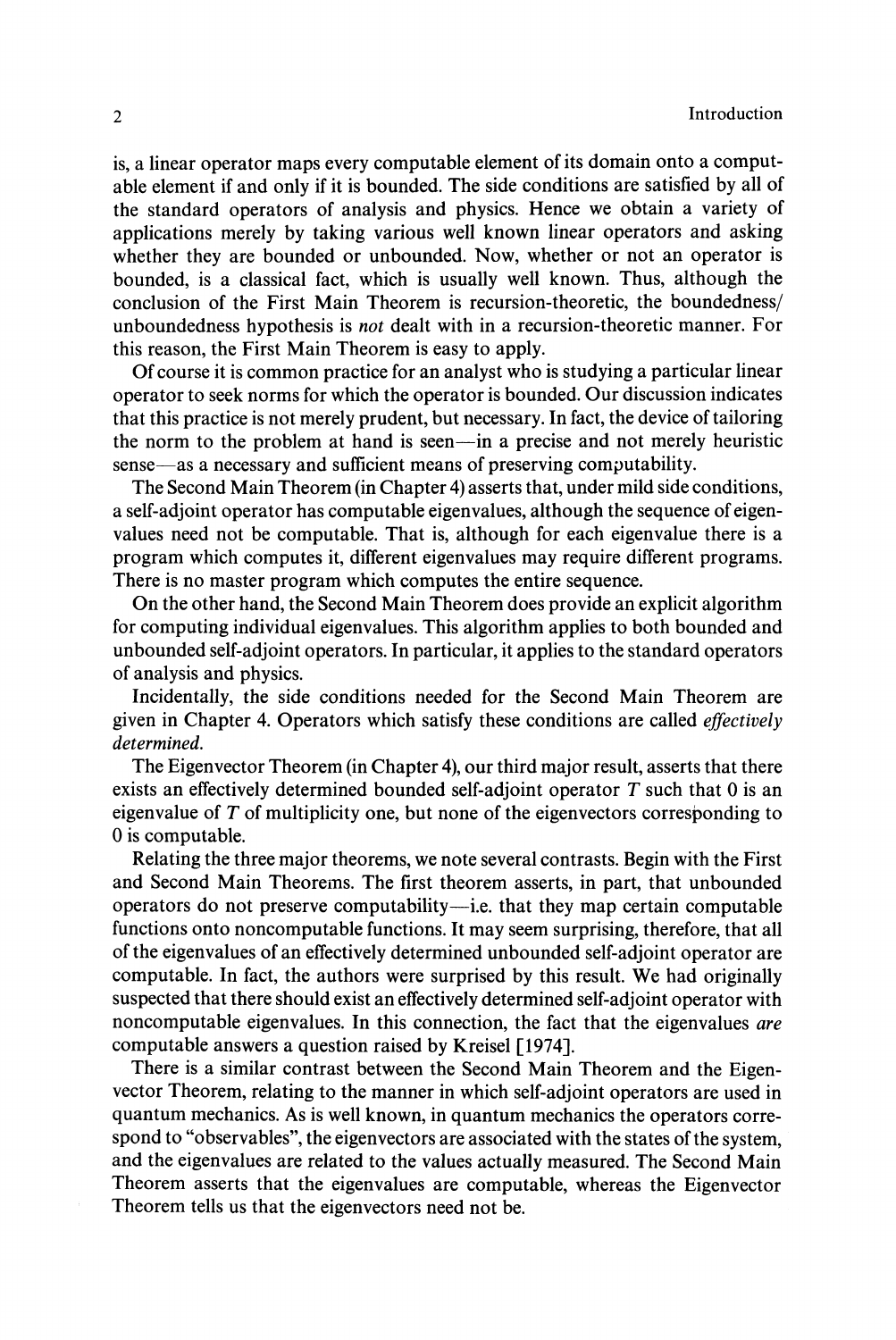## **Introduction** 3

It is time to spell out a little more fully the contents of the book. We begin with Chapter 2, which deals with the axioms, still postponing our discussion of the elementary Chapters 0 and 1. The axioms play an important role throughout the book. As noted above, the concept axiomatized is "computable sequence of vectors". The axioms relate to the principal structures on a Banach space. We recall that a Banach space is a linear space, which is endowed with a norm and which is complete in terms of this norm. The axioms relate the notion of computability to the three basic concepts of Banach space theory. Thus there are three axioms—one for linearity, one for limits, and one for the norm. When viewed in this light, the axioms appear to be minimal. It turns our that, in most of the interesting cases, the axioms are also maximal. That is, under mild side conditions, the axioms determine the computability structure uniquely. We emphasize that these axioms define a "computability structure" on a preexisting Banach space. We do *not* define a "computable Banach space". All of these matters are discussed fully in the introduction to Chapter 2.

In Chapter 3 we prove the First Main Theorem and give a variety of applications of it. These applications are of two types. In the first type, we apply the First Main Theorem directly to some linear operator. For example, by this means, we show that the heat and potential equations preserve computability, but that the wave equation does not. Similarly, we determine precisely the cases in which the Fourier transform preserves computability and the cases in which it does not. (In particular, the Fourier transform preserves computability from  $L^2$  to  $L^2$ , giving an effective version of the Plancherel Theorem.) A host of other applications can be given, merely by taking various standard linear operators of analysis or physics and applying the First Main Theorem to them. The second type of application deals with problems which do not appear to involve linear operators at all. An example is the clasification of those step functions which are  $L^p$ -computable ( $p < \infty$ ). Here, although the Statement of the theorem does not involve linear operators, the proof does. In fact, in these cases, the introduction of a suitable linear operator—to which the First Main Theorem can be applied—provides the key to the proof.

Chapter 4 deals with topics surrounding the Second Main Theorem and the Eigenvector Theorem. These two theorems have been discussed at some length above. The Second Main Theorem has a number of corollaries. For example, under the hypotheses of that theorem, there exists a bounded operator whose norm is a noncomputable real. However, if in addition the operator is compact, then the norm is computable, and moreover the entire sequence of eigenvalues is computable. It could be asked whether the Second Main Theorem extends to operators which are not self-adjoint, or to Banach spaces other than Hubert space. The answer is no. We show by an example that even on Hilbert space, when the operator is not self-adjoint, then noncomputable eigenvalues can occur. The chapter contains a number of other results. Several of these are related to the Eigenvector Theorem. In particular, the lemmas used in proving that theorem provide a variety of techniques for dealing with computability questions for Hubert and Banach spaces.

We remark that, although the Second Main Theorem is stated in Chapter 4, its proof is postponed until Chapter 5.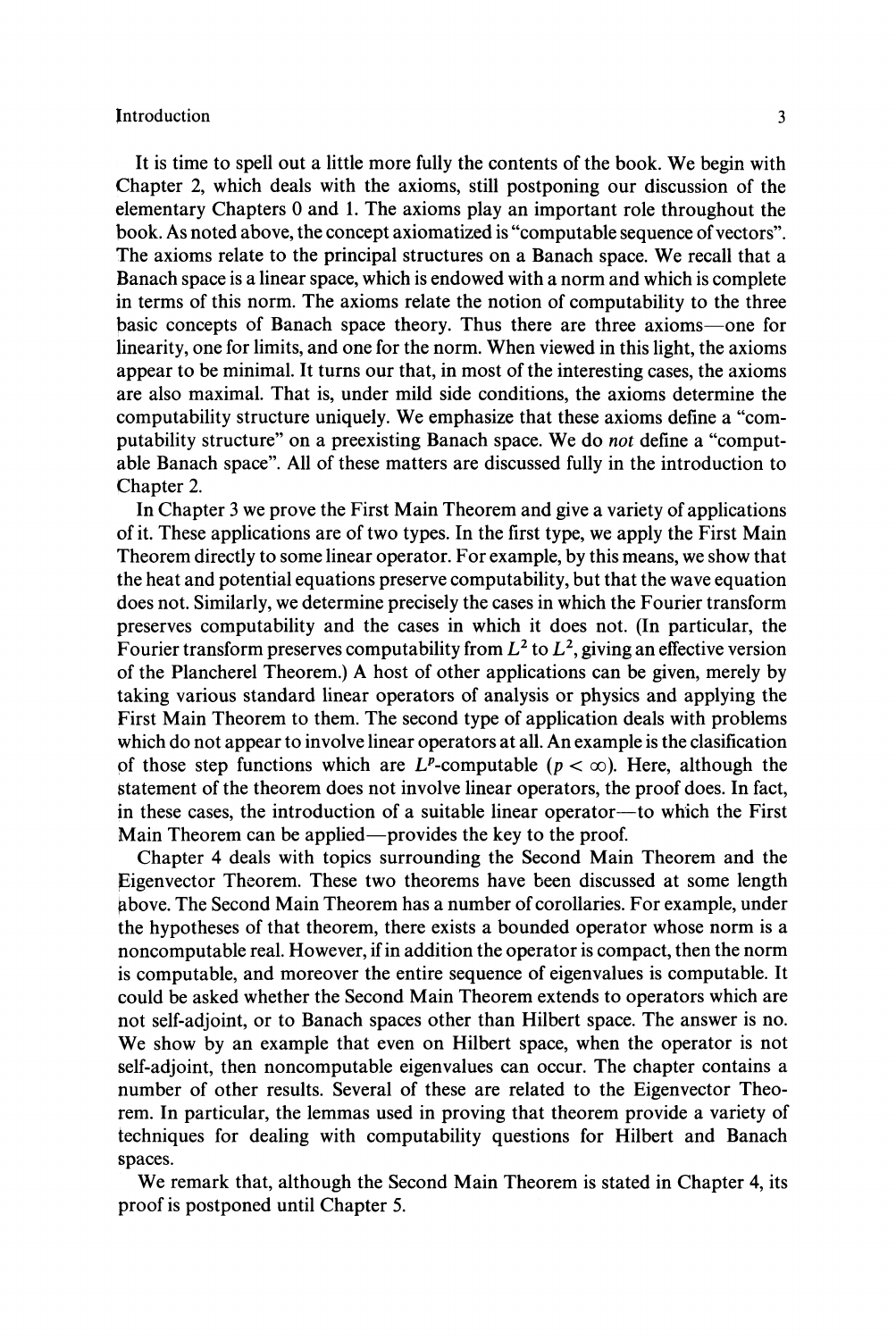So far we have mostly discussed Parts II and III, which are the main parts of the book. Now we turn to the introductory Part I. Chapter 0 develops the computability theory of all of the topics, except differentiation, which occur in a standard under graduate course in real analysis. It provides the basic prerequisites for reading research papers in computable analysis—at least in those cases where the reasoning is classical (see below). Chapter 1 treats differentiation, analytic functions, and a variety of more advanced topics. Both of these chapters are based on the standard Grzegorczyk/Lacombe definition of a computable continuous function, and they make no use of Banach spaces or axioms. Nevertheless, as we will see in Chapter 2, the Grzegorczyk/Lacombe definition does fit naturally into the Banach space framework of Parts II and III.

The book contains a brief Addendum which discusses some open problems.

Reviewing the contents of these chapters as outlined above, we observe that most of the results are not simply effectivizations of classical theorems. Nor are they counterexamples to such effectivizations. In this sense, our results have no classical analog. Of course, there are exceptions. For example, the effective Plancherel theorem, mentioned above, is clearly the effectivization of a classical theorem. In the same vein, the noncomputability of solutions of the wave equation means that a certain existence theorem fails to effectivize. However, most of our results do not fit this format. For instance, as we saw above, the First Main Theorem involves a combination of classical and recursion theoretic hypotheses, although it leads to recursion theoretic conclusions. The same can be said of the Second Main Theorem, the Eigenvector Theorem, and, in fact, most of the results in the book.

We observe that the reasoning in this book is classical. Recall that, at the outset, we mentioned the general problem of deciding which computations in analysis and physics are possible and which are not. From this perspective, it is natural to reason classically, as analysts and physicists do. In particular, we do *not* work within the intuitionist or constructivist framework—e.g. the framework of Brouwer or Bishop. For, just as classical recursion theory allows the use of nonconstructive methods to study computability, our approach to recursive analysis does likewise. Our objective is to delineate the class of computable processes within the larger class of all processes. In this, our viewpoint is analogous to that of the complex analyst, who regards the analytic functions as a special case of the class of all functions, but regards all functions as existing mathematical objects. Of course, we do not wish to deny the value of constructive modes of reasoning. Our purpose here is simply to state, as clearly as possible, the viewpoint adopted in this book.

We have deliberately written the book so as to require a minimal list of pre requisites. As noted above, all of the work in the book is based on the standard notion of a recursive function from  $\mathbb N$  to  $\mathbb N$ . From logic, we require only a few standard facts about recursive functions. These facts are spelled out in a section entitled *Prerequisites from Logic and Analysis.* All further recursion-theoretic no tions, such as the Grzegorczyk/Lacombe definition of computability for continuous functions, are developed from scratch. From analysis we need the following. In Part I, we require only standard calculus. In Parts II and III, some familiarity with the  $L^p$ -spaces, Hilbert space, and Banach space is required. While the analysis which we use goes further than this, all additional analytic concepts are defined, frequently with discussion and examples. In the same vein, because the book is written for